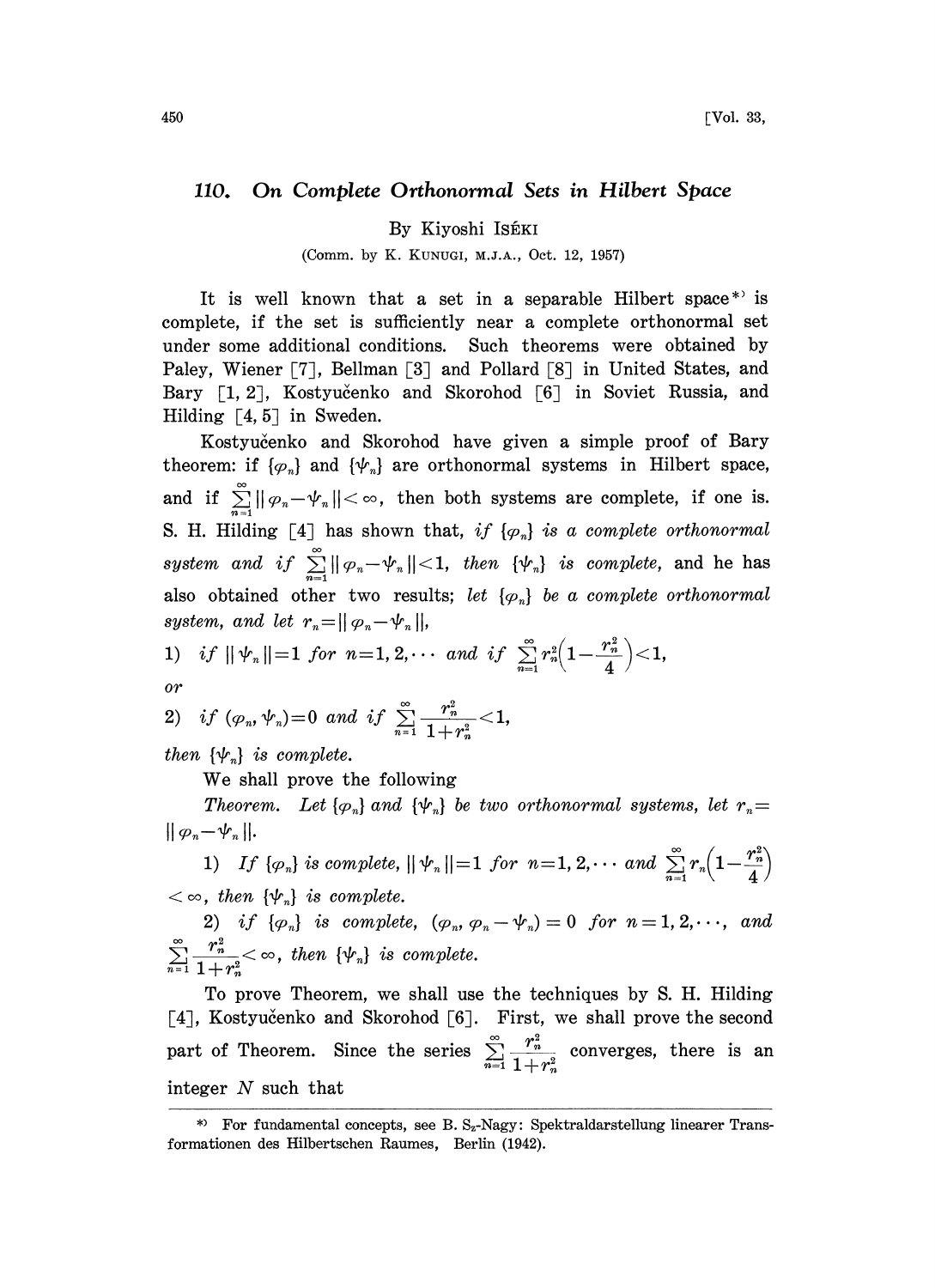$$
\sum_{n=N+1}^{\infty} \frac{r_n^2}{1+r_n^2} < 1
$$

Let  $\mathfrak{M}_N$  and  $\mathfrak{M}'_N$  be the closed linear spaces generated by  $\varphi_N, \varphi_{N+1}, \cdots$ and  $\psi_N, \psi_{N+1}, \cdots$  respectively, and let  $\mathfrak{N}_N$  and  $\mathfrak{N}'_N$  be the orthocomplements of  $\mathfrak{M}_N$  and  $\mathfrak{M}'_N$ . The projection  $P(\mathfrak{M}'_N)$  of  $\mathfrak{M}'_N$  in  $\mathfrak{M}_N$  coincides with  $\mathfrak{M}_N$ . To prove it, suppose  $P(\mathfrak{M}'_N) \neq \mathfrak{M}_N$ , then there is a non-zero element g such that  $\mathfrak{M}_N \ni g$ ,  $P(\mathfrak{M}_N') \perp g$  and  $||g||=1$ . Since P is a projection,  $g\perp \mathfrak{M}_N$ . Now, by  $\mathfrak{M}_N \ni g$ ,  $g=\sum_{n=N+1}^{\infty} (g, \varphi_n)\varphi_n$  and, for some  $n\!\geq\!N\!+\!1$ , by  $(\varphi_n,$  $\vert\left( g, \varphi_n\right)\vert^2\! = \! \vert\left( g, \varphi_n\!-\!\Psi_n\right)\vert^2\!=\! \vert \sum\limits_{k=N+1}^\infty \left( g, \varphi_k\right)\!\!\left( \varphi_k, \varphi_n\!-\!\Psi_n\right)\vert^2$ 

$$
\begin{aligned} \left|\left(\mathcal{g},\varphi_n\right)|^2&=\left|\left(\mathcal{g},\varphi_n-\varphi_n\right)\right|^2=\right|\sum_{k=N+1}\left(\mathcal{g},\varphi_k)(\varphi_k,\varphi_n-\varphi_n\right)\\ &=\left|\sum_{k=N+1\atop k\neq n}\left(\mathcal{g},\varphi_k)(\varphi_k,\varphi_n-\varphi_n\right)\right|^2\\ &\leq\sum_{k=N+1\atop k\neq n}\left|\left(\mathcal{g},\varphi_k\right)\right|^2\sum_{k=N+1\atop k\neq n}\left|\left(\varphi_k,\varphi_n-\varphi_n\right)\right|^2\\ &\leq \left(\left|\left|\left.\mathcal{g}\right|\right|^2-\left|\left(\mathcal{g},\varphi_n\right)\right|^2\right)\gamma_n^2.\end{aligned}
$$

 $\leq (\||g\|^2 - |(g,\varphi_n)|^2) r_n^2.$ <br>Therefore we have  $|(g,\varphi_n)|^2 \leq \frac{r_n^2}{1+r_n^2}$ . This shows  $1 = ||g||^2 = \sum_{n=N+1}^{\infty} |(g,n)|^2$  $\|(\varphi_n)\|^2 \leq \sum_{n=N+1}^{\infty} \frac{r_n^2}{1+r_n^2}$  which contradicts  $\sum_{n=N+1}^{\infty} \frac{r_n^2}{1+r_n^2} < 1$ . Hence g is the zero-element, and we have  $P(\mathfrak{M}'_N)=\mathfrak{M}_N$ .

It is sufficient to prove that the projection  $P(\mathfrak{N}_N)$  of  $\mathfrak{N}_N$  in  $\mathfrak{N}_N'$ coincides with  $\mathcal{R}'_N$ , since  $\{\psi_1, \dots, \psi_N\}$  spans N-dimensional space by its orthonormality.

Suppose that  $P(\mathfrak{N}_N) \neq \mathfrak{N}'_N$ , then there is a non-zero element g such that  $g \in \mathcal{R}'_N$  and  $g \perp P(\mathcal{R}_N)$ . Therefore  $g \perp \mathcal{R}_N$ , and we have  $g \in \mathcal{R}_N$ . such that  $g \in \mathfrak{N}'_N$  and  $g \perp P(\mathfrak{N}_N)$ . Therefore  $g \perp \mathfrak{N}_N$ , and we have  $g \in \mathfrak{M}_N$ .<br>On the other hand  $g \perp \mathfrak{M}'_N$ . By the result of the above paragraph, On the other hand  $g \perp \mathfrak{M}'_N$ . By the result of the above paragraph,<br>the element g must be zero. Hence  $P(\mathfrak{N}_N)=\mathfrak{N}'_N$ , and  $\{\psi_1,\dots,\psi_N\}$ the element g must be zero. Hence  $P(\mathfrak{N}_N)=\mathfrak{N}'_N$ , and  $\{\psi_1,\dots,\psi_N\}$  spans  $\mathfrak{N}'_N$ . Therefore  $\{\psi_n\}$  is complete.

For the first part, the quite similar method is available. Since the series  $\sum_{n=1}^{\infty} r_n^2 \left(1 - \frac{r_n^2}{4}\right)$  is convergent, we can find an integer N such that  $\sum_{n=N+1}^{\infty} r_n^2 \left(1 - \frac{r_n^2}{4}\right) < 1$ . Using the same symbols, we can prove that the projection of  $\mathfrak{M}_N$  on  $\mathfrak{M}_N$  is  $\mathfrak{M}_N$ .

projection of  $\mathfrak{M}'_N$  on  $\mathfrak{M}_N$  is  $\mathfrak{M}_N$ .<br>If  $P(\mathfrak{M}'_N) \neq \mathfrak{M}_N$ , there is a non-zero element g such that  $g \in \mathfrak{M}_N$ ,  $g \perp P(\mathfrak{M}_N)$  and  $||g||=1$ . Then  $g \perp \mathfrak{M}_N$  and by the hypothesis, we can prove

$$
|\left(g,\, \varphi_{\scriptscriptstyle n}\right)|\!\leq\! r_{\scriptscriptstyle n}^2\!\left(1\!-\!\frac{r_{\scriptscriptstyle n}^2}{4}\right)
$$

for  $N+1\leq n$  (for the detail calculation, see S. H. Hilding [4, p. 2; 5, p. 29]). Therefore  $1 = ||g||^2 \le \sum_{n=N+1}^{\infty} |(g, \varphi_n)|^2 \le \sum_{n=N+1}^{\infty} r_n^2 \left(1-\frac{r_n^2}{4}\right) < 1$